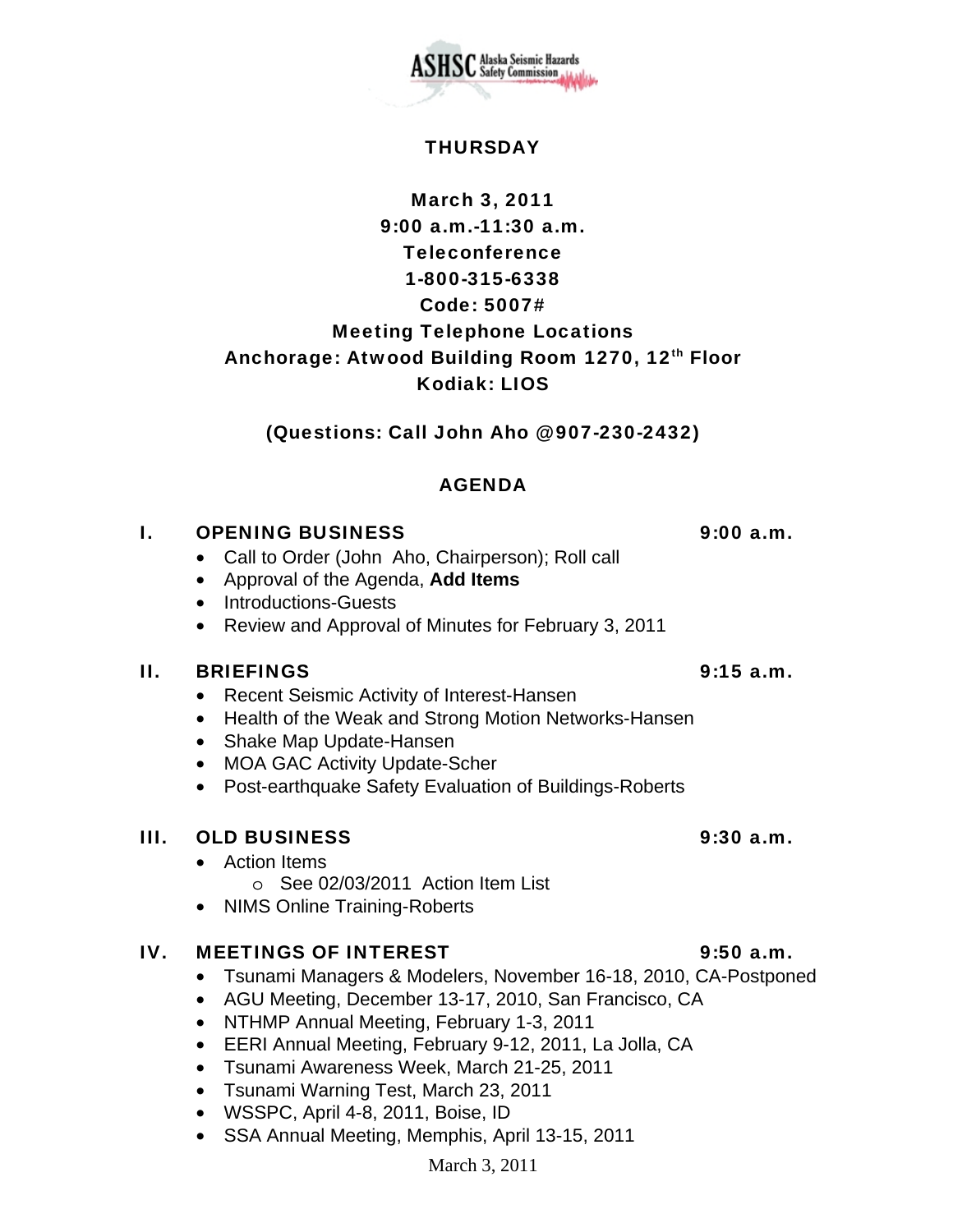- Tsunami Response Exercise, National Guard Training, June 4, 2011
- Tsunami Operations Work Shop, Sitka, Sept. 13-15, 2011
- Association of Engineering Geology, Anchorage, Sept.19-24, 2011
- Rapid Visual Screening, Fairbanks, October 2011
- 10th U.S. National Conference on Earthquake Engineering, 2014 Anchorage

### V. CRITICAL DEADLINES 10:00 a.m.

- Legislative Trip March, 2011
- Kodiak Response Scenario TBD
- Annual Report to WSSPC TBD

### VI. NEW BUSINESS 10:15 a.m.

- Recognition
- Future Briefings
	- o AIA Document on Damage Assessment-Thompson
	- o Alaska Municipal League Risk Control-Dewalt
	- o Using Real-time GPS for Large Earthquake Location and Size-Hansen
	- o Mat-Su Prison Presentation
	- o MOA Emergency Operations Center Tour
	- o Building Official
	- o DOT Seismic
	- o Utilities Risk Mitigation Approaches
	- o Alyeska Pipeline Seismic Instrumentation-March Meeting?
	- o DOT Inventory of Bridges
	-

### VII. REPORTS 10:30 a.m.

- Chairperson
	- o Sunset Committee
	- o APIP
	- o Business Cards
	- o Publications
	- o Face-to-Face Meeting-May 5-6, 2011
- Committee Reports
	- Insurance-White
	- Schools-Kelly
	- Earthquake Scenario-Koehler
	- Education & Outreach-Dunham, Aho
	- Hazards Identification-Carver
	- Response & Recovery-Roberts
	- Partnership-Aho

- 
- 
- 
- 
- 
- 
- 
- 
- 
- o Gas Pipeline

- 
- 
- 
- 

- 
- 
-